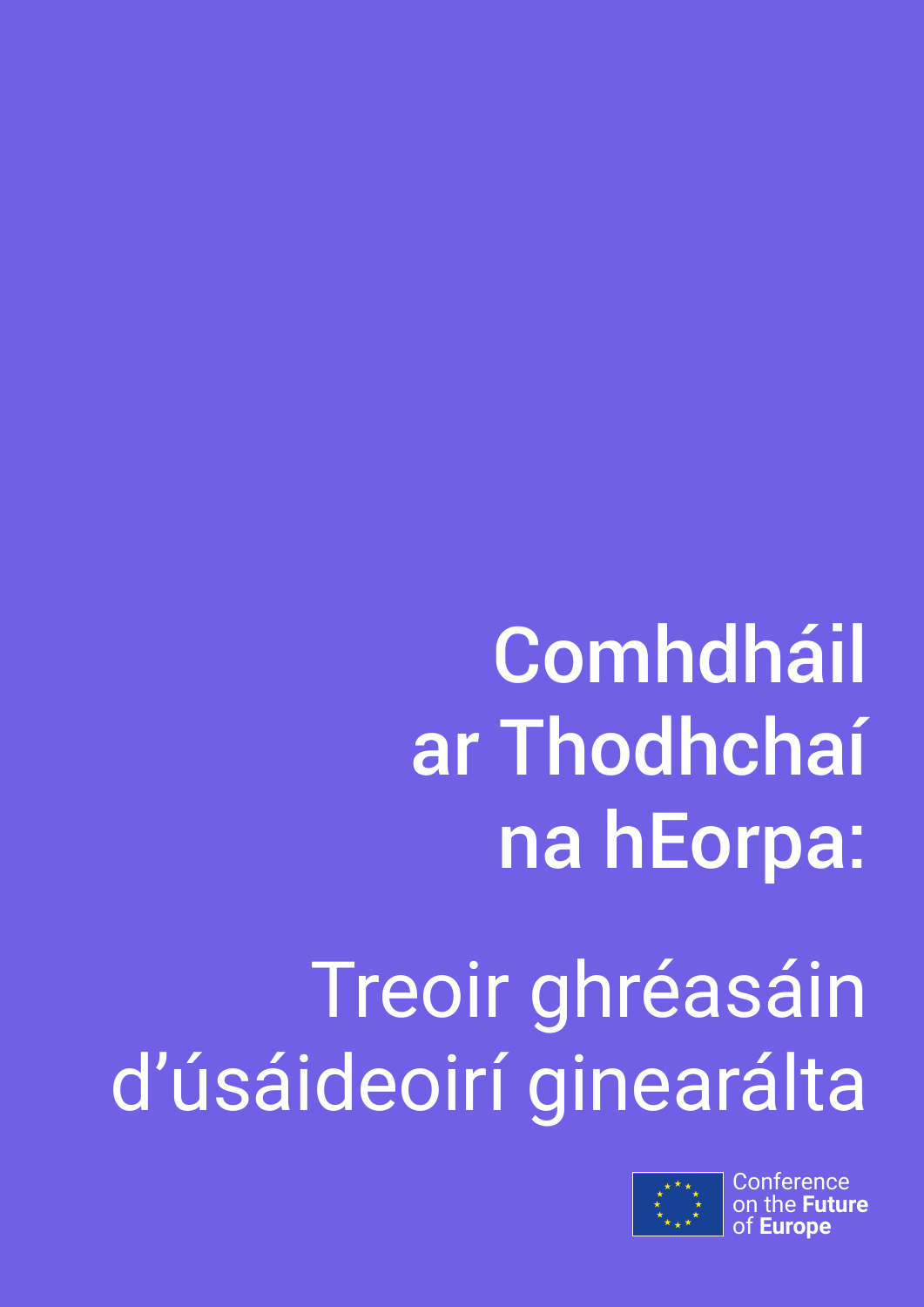Fáilte chuig an treoir d'úsáideoirí ardán na Comhdhála ar Thodhchaí na hEorpa. Ar an ardán seo, beidh deis agat cur le hábhair na Comhdhála. Le páirt a ghlacadh, agus do chuid smaointe a roinnt, beidh ort eolas a chur ar phríomhghnéithe an ardáin. Míníonn an treoir seo conas is féidir leat an t-ardán a úsáid.

#### 1**Cláraigh EU Login** Where is<br>ECAS?  $\circ$ English (en) One account, many EU services users requires you to authenticate Sign in to continue Enter your EU Login username or e-mail address Create an account Next > Or Sign in with your electronic ID Card  $\oplus$ Sign in with Facebook Sion in with Twitter Sign in with Google

Le páirt a ghlacadh, iarrfar ort logáil isteach san ardán. Chuige sin, ní mór duit Logáil isteach AE a chruthú, mura bhfuil ceann agat cheana féin. Féach [láithreán gréasáin Logála Isteach AE](https://webgate.ec.europa.eu/cas) chuige sin (~ 3 nóiméad). Nuair a bheidh do Logáil isteach AE agat, cliceáil ar an gcnaipe "Logáil isteach" ar ardán na Comhdhála ar Thodhchaí na hEorpa (féach an gabháil scáileáin thíos). Líon na réimsí le do sheoladh ríomhphoist agus pasfhocal. Tar éis logáil isteach san ardán, iarrfar ort roinnt ceisteanna gearra fút féin a fhreagairt (m.sh. cén tír arb as duit, d'aois, agus do chúlra). Ansin beidh tú ullamh chun na treoracha thíos a leanúint!

| Conference    |
|---------------|
|               |
| on the Future |
| of Europe     |

Home About the Conference Topics Events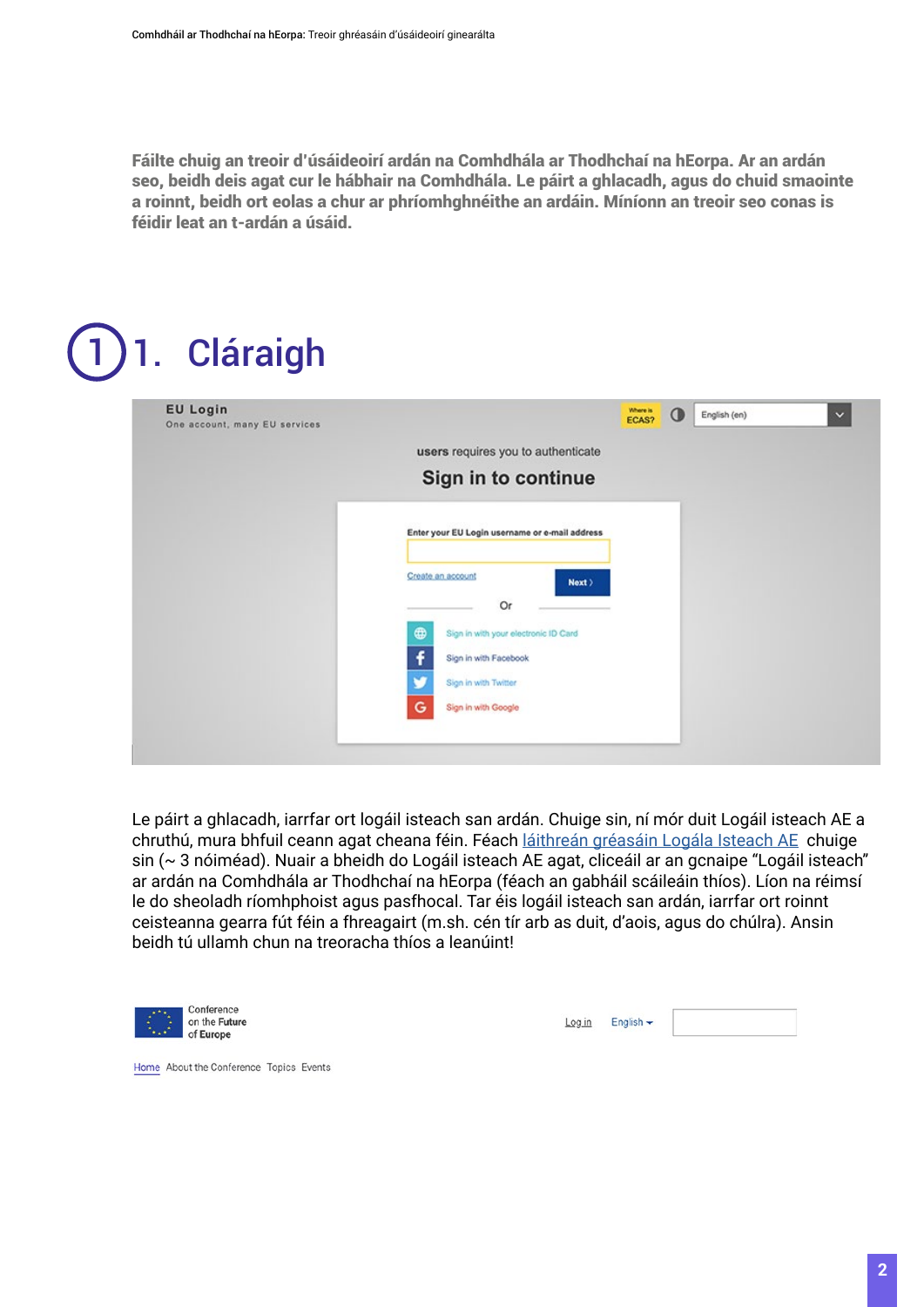### Próifíl phoiblí 2



Chun do phróifíl a chumrú, téigh chuig do chuntas, atá ar taispeáint ar an leathanach baile faoi ainm an chuntais. Ar an leathanach seo, is féidir leat do leasainm poiblí a chur in eagar ar an leathanach seo.

Conas is mian leat an scéala is déanaí faoin gComhdháil a fháil? Féadfaidh tú do shocruithe fógra a roghnú tríd an tríú mír ar an táb ar chlé de do chuntas. Is féidir leat do roghanna féin a dhéanamh: an mian leat glacadh le gach fógra trí ríomhphost, gan glacadh ach le fógraí faoi do ghníomhaíocht féin, na daoine, na topaicí, na himeachtaí nó na smaointe a leanann tú, nó gan fógra ar bith a fháil? Chomh maith le ríomhphoist, tá leathanach fógra inrochtana ar an ardán trí chliceáil ar an gclog. Féadfaidh tú do chuntas agus socruithe fógra a athrú ag am ar bith. Is féidir roghnú isteach nó amach as nuachtlitreacha a fháil sa táb seo, nó ar bhuntásc aon nuachtlitreach má roghnaíonn tú iad a fháil.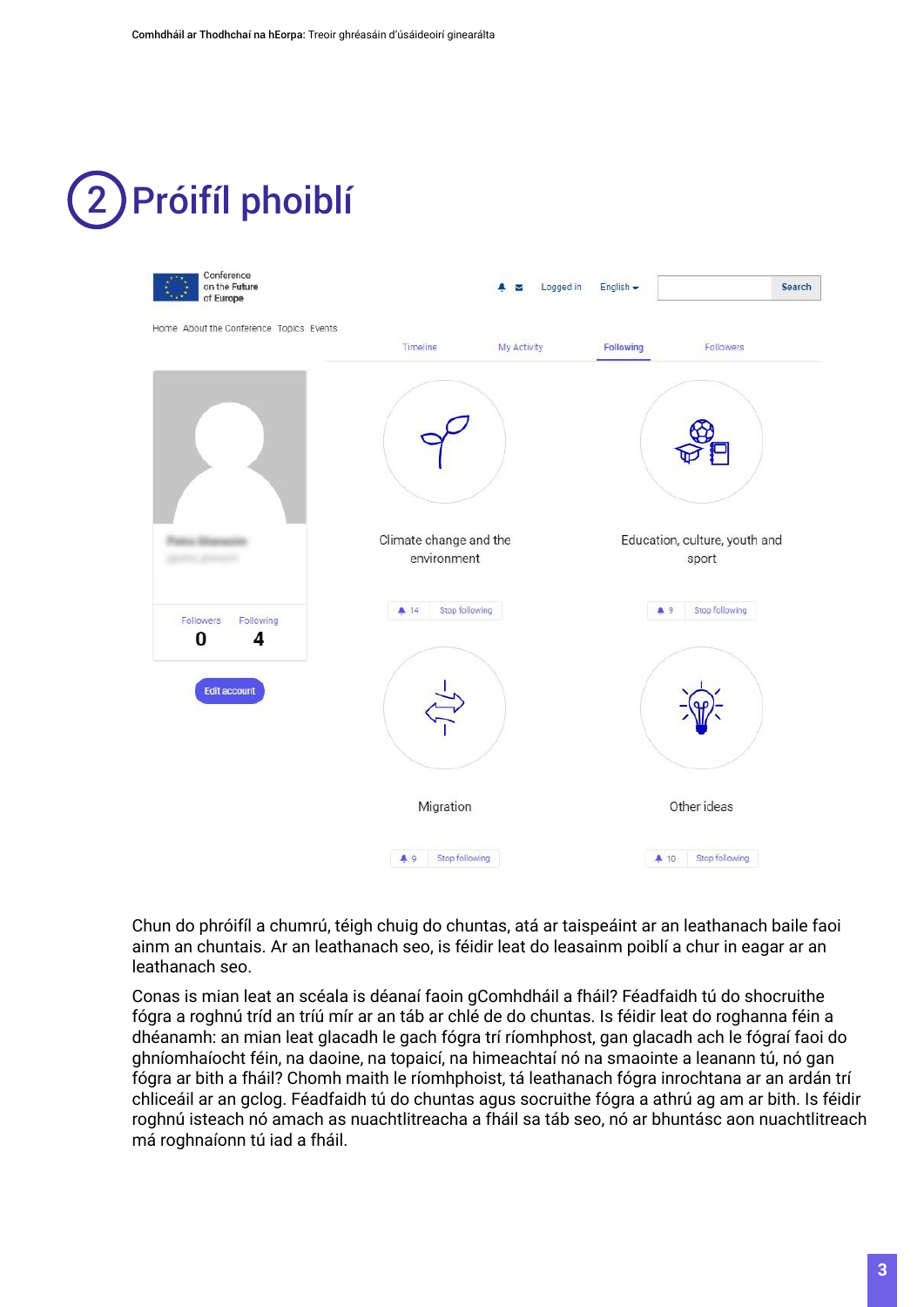#### Rannpháirtíocht 3

I gcás gach topaice, tá bealaí éagsúla le bheith rannpháirteach ag baint úsáid as gnéithe éagsúla den ardán. Is iad na gnéithe "smaointe" agus "imeachtaí" na cinn is minice a úsáidfidh tú.

### **Smaointe**

Téigh chuig «Smaointe» chun an t-ábhar a cuireadh isteach a léamh, a fhormhuiniú agus / nó trácht a dhéanamh orthu agus **do chion féin a chur leis trí chliceáil ar «Smaoineamh nua +».** Tosaigh trí theideal a thabhairt do do smaoineamh (suas le 150 carachtar) agus cúpla líne a scríobh chun cur síos a dhéanamh ar ábhar do smaoinimh (suas le 1500 carachtar). Ar an gcéad leathanach eile, cuirfear do smaoineamh i gcomparáid le smaointe eile den chineál céanna. Más smaoineamh nua é do smaoineamh, is féidir leat leanúint ar aghaidh, catagóir fo-théamach a roghnú agus pictiúr nó doiciméad nach bhfuil faoi chosaint chóipchirt a chur leis más mian leat. Ansin cuireann tú isteach é chun an chéim dheiridh a shroicheadh: is féidir leat é a athbhreithniú agus ansin é a fhoilsiú!

### **Imeachtaí**

Is féidir leat páirt a ghlacadh in imeachtaí freisin. Is féidir na himeachtaí seo a úsáid chun machnamh níos doimhne a dhéanamh ar cheisteanna ar leith nó chun ócáidí níos neamhfhoirmiúla a eagrú idir baill eagraíochta nó grúpa chun oibriú ar chomhsmaointe agus ansin iad a roinnt ar an ardán. Ar an ardán feicfidh tú gach imeacht atá le teacht, cuardaigh cinn a gcuirfeá féin spéis iontu agus cláraigh!

Ar an leathanach «Imeachtaí» feicfidh tú na himeachtaí éagsúla a tharla cheana féin nó atá le teacht. Nuair a chliceálann tú ar cheann acu, beidh rochtain agat ar mhínithe ar conas páirt a ghlacadh in imeachtaí atá le teacht más mian leat. Más mian leat breathnú ar imeachtaí a tharla cheana féin, beidh tú in ann a gcuid tuairiscí agus na smaointe agus an t-ábhar eile a bhí faoi chaibidil sna himeachtaí seo a léamh.

#### **Events happening now**





contributors © GISCO, Credit: EC-GISCO, © EuroGeograp ns) | Disclaimer

#### **Féach ár "[Treoir Ghréasáin d'Eagraithe Imeachta"](https://futureu.europa.eu/pages/event-organisers) más mian leat imeacht a eagrú.**